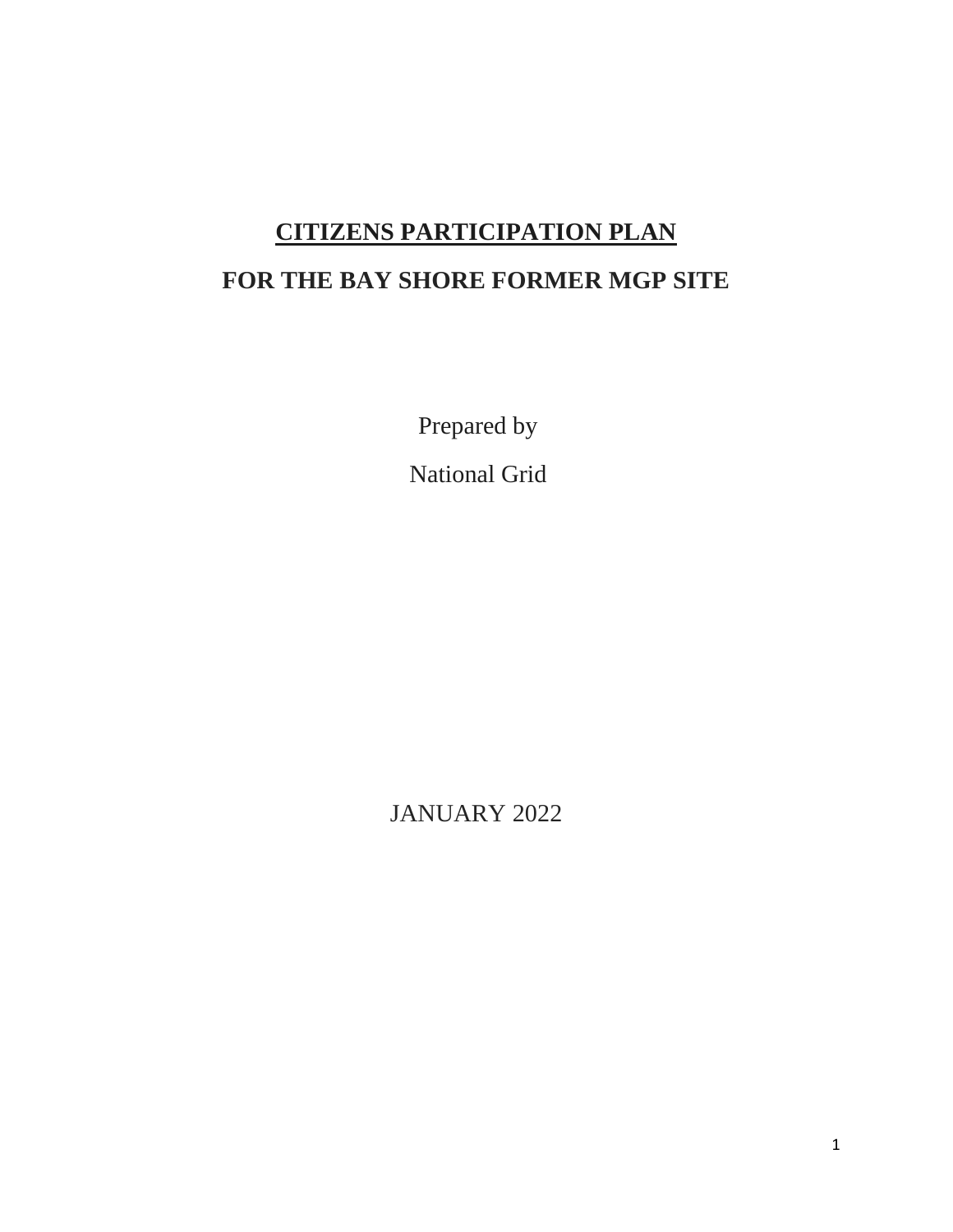## **TABLE OF CONTENTS**

| Section |                        |       |  |
|---------|------------------------|-------|--|
| 1.0     |                        |       |  |
| 2.0     |                        |       |  |
| 3.0     |                        |       |  |
|         | 3.1                    |       |  |
|         | 3.2                    |       |  |
| 4.0     |                        |       |  |
|         | 4.1                    |       |  |
|         | 4.2                    |       |  |
|         |                        | 4.2.1 |  |
|         |                        | 4.2.2 |  |
|         |                        | 4.2.3 |  |
|         |                        | 4.2.4 |  |
|         | 4.3                    |       |  |
|         | 4.4                    |       |  |
| 5.0     |                        |       |  |
|         | <b>List of Figures</b> |       |  |
|         | 1                      |       |  |

## List of Appendices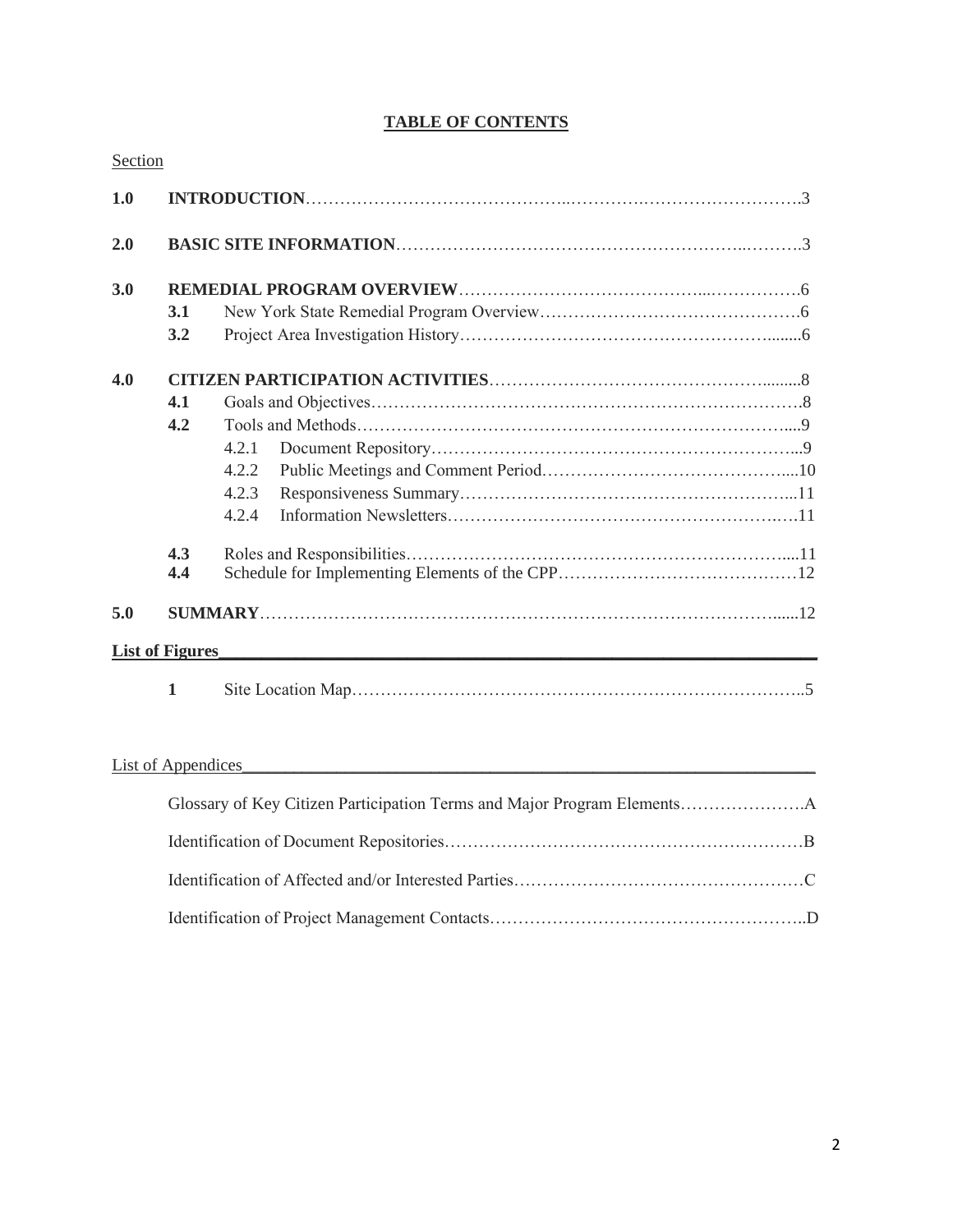### **1.0 INTRODUCTION**

Citizen participation is an integral component of remedial programs in New York State. Input from an affected or interested individuals and organizations on the remedial program helps ensure outcomes that account for both technical and human concerns for protecting public health and the environment. A project-specific plan is needed to inform and involve community residents, public and private leaders, and other stakeholders. This Citizen Participation Plan (CPP) documents the planned project-specific public outreach activities and resources organized for the remedial program associated with the former Manufactured Gas Plant (MGP) site.

The primary purpose of this CPP is to outline a variety of communications methods that, based on applicable New York State law and New York State Department of Environmental Conservation (NYSDEC) regulations and guidance, provide for constructive communication of program activities among the stakeholders and other interested parties. This CPP includes methods intended to inform interested parties of program developments, elicit responses and public involvement, and provide a central point of contact for inquiries regarding the remedial program for the former Bay Shore site. Given this context, this CPP presents the planned communication and outreach activities, describes how interested individuals and groups can participate in the remedial program, and provides a variety of reference materials to facilitate gains access to project-specific information and management personnel.

Both the NYSDEC and National Grid<sup>1</sup> are committed to the implementation of this CPP as required by 6 NYCRR Part 375.7-1.5, applicable NYSDEC guidance (e.g., Citizen Participation in New York Hazardous Waste Site Remediation Program: A Guidebook, dated June 1998, the Administrative Order on Consent (Index #D1-0002-98-11), and the statewide Inactive Hazardous Waste Site Citizen Participation Plan (NYSDEC, 1988). As required by NYCRR Part 375-1.5, NYSDEC and National Grid will review and update this CPP to account for significant changes in the Bay Shore site's remedial program.

## **2.0 BASIC SITE INFORMATION**

In March 1999, the NYSDEC and KeySpan Gas East Corporation signed an Administrative Order on Consent (Index #D1-0002-98-11), to investigate and remediate hazardous substances believed to exist at the site and to investigate possible future uses for the former Bay Shore site. The Bay Shore site is located in the town of Bay Shore (Bay Shore being part of the Town of Islip) and the Village of Brightwaters, located in Suffolk County. The site covers a 10-acre area, near the south shore of Long Island, approximately 6,000 feet north of the Great South Bay. The property is

<sup>1</sup> KeySpan Gas East Corporation was a subsidiary of KeySpan Corporation. On August 24, 2007, National Grid plc completed its acquisition of KeySpan Corporation. KeySpan Gas East Corporation still exists and uses the assumed name ( *i.e.,* is doing business as) of National Grid for branding purposes. National Grid will be used for all dates after August 24, 2007.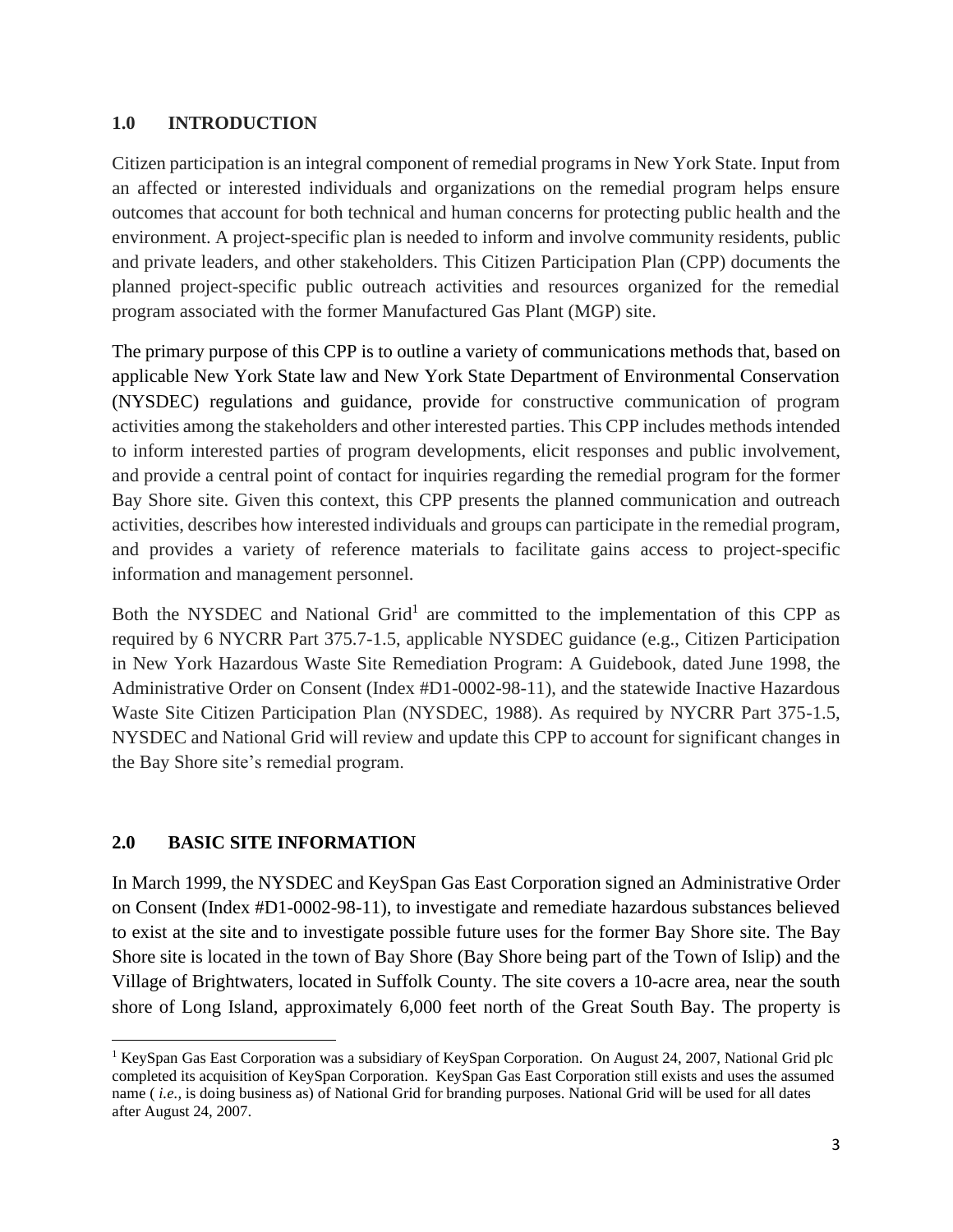bounded on the east, north and west by residencies and small commercial businesses and to the south by the Long Island Railroad (LIRR). Immediately south is as a commercial lumber property. Further south are residences in neighborhoods on Lawrence Lake and Lawrence Creek.

The Bay Shore site consists of six contiguous parcels (see Figure 1 - Site Location Map); however, the manufactured gas plant operations were located on a parcel of land in Bay Shore, between Clinton and Fifth Avenues. The Brightwaters section of the facility, located west of Clinton Avenue, housed a number of tanks, including gasoline, drip oil, and a million-gallon petroleum storage tank used with the oil gas process. National Grid has a building on the site, which houses a gas construction, maintenance operation, and a gas customer service operation.

The Bay Shore site opened as a gas plant in 1889 under the ownership of the Mutual Gas and Light Company. From 1899 to 1917, the Suffolk Gas and Electric Light Company owned and operated the site. In 1918, LILCO became the legal owner of the site and carburetted water gas and oil-gas operations were conducted there until 1973, when the plant was demolished.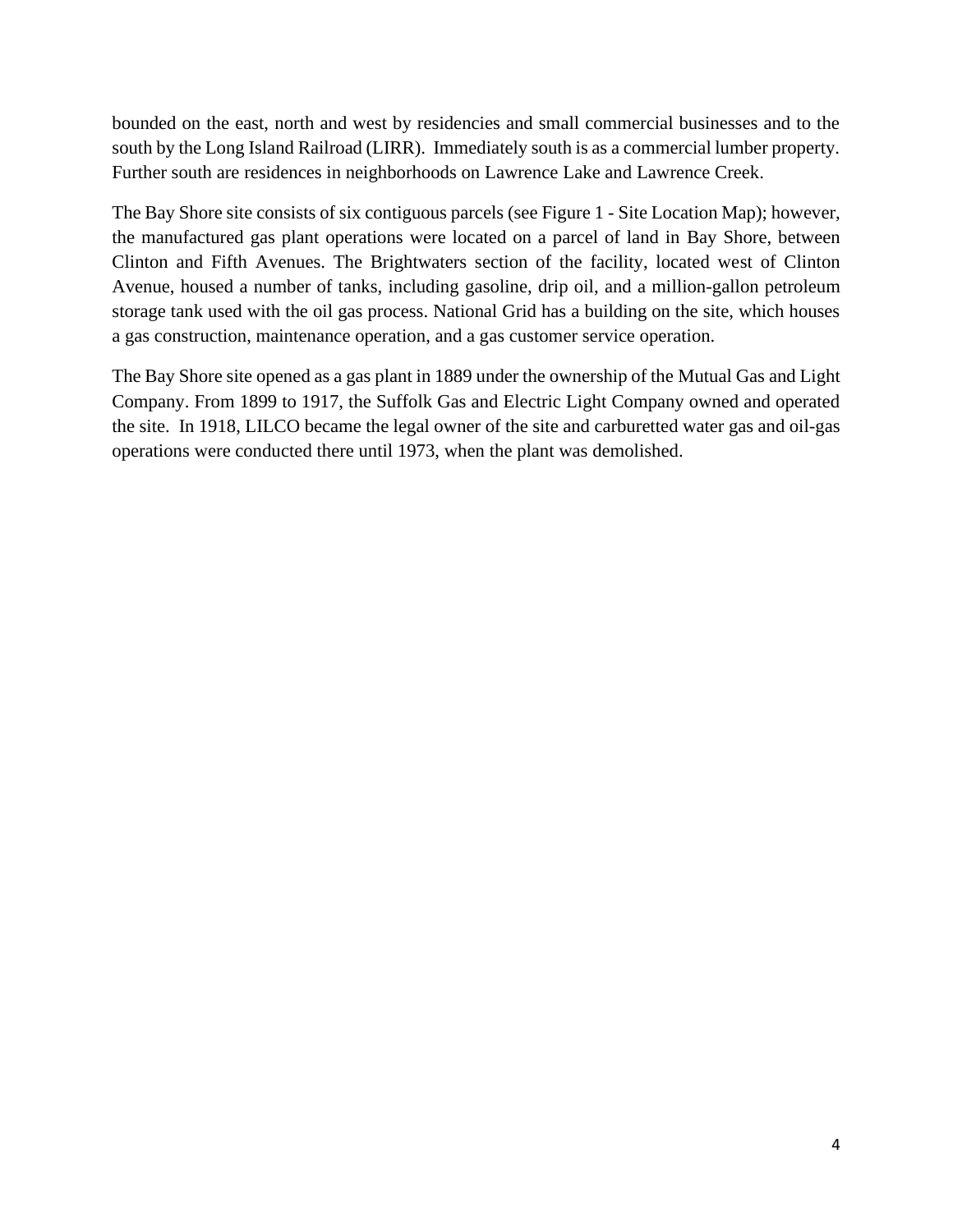## **Site Location Map**

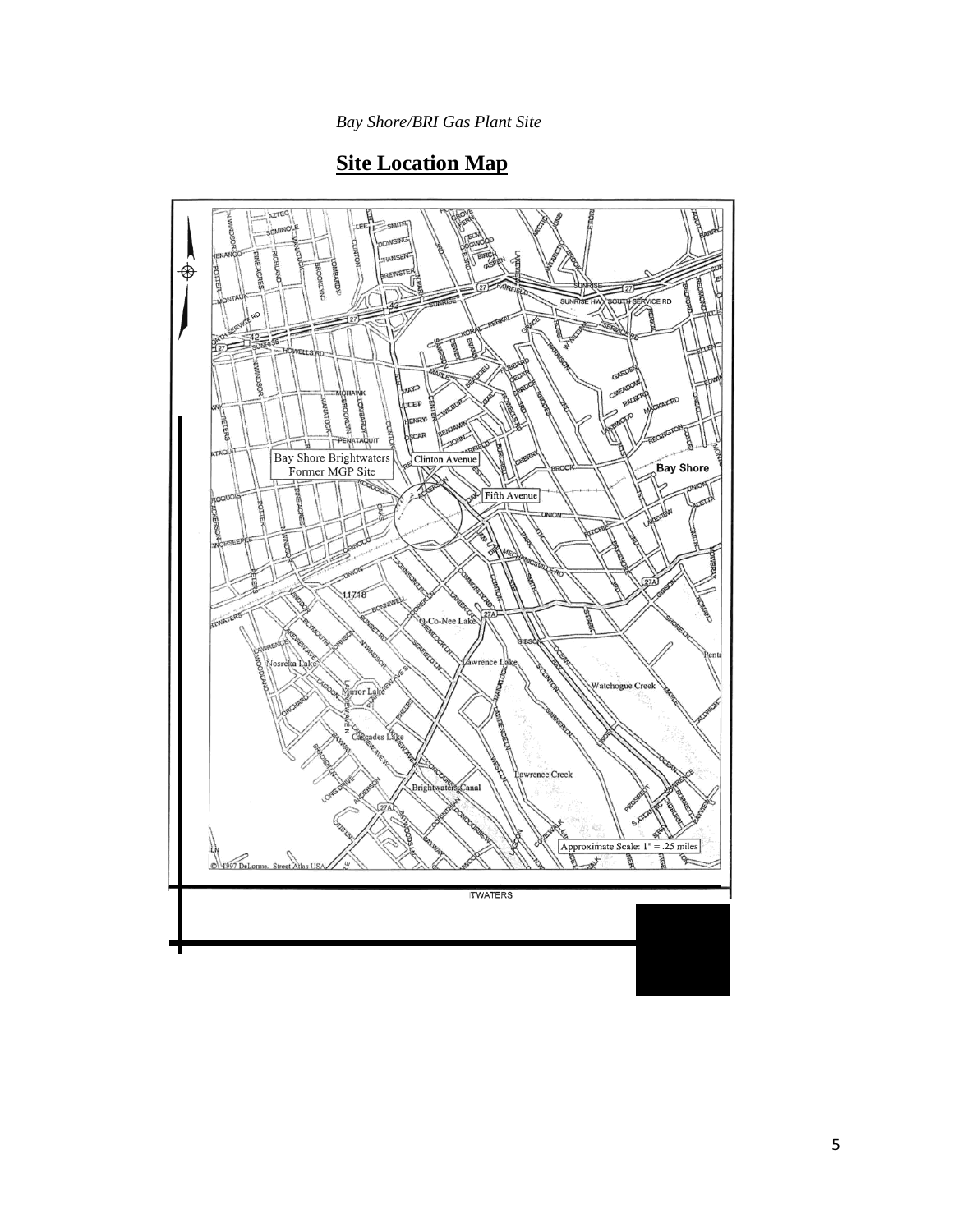## **3.0 REMEDIAL PROGRAM OVERVIEW**

## **3.1 New York State Remedial Program – Overview**

KeySpan Gas East Corporation (KeySpan) entered into an Administrative Order on Consent immediately following the merger of Brooklyn Union and Long Island Lighting Company. Under the Consent Order, KeySpan was required to evaluate environmental conditions and as necessary remediate conditions at former MGP sites, at the time owned or operated by KeySpan on Long Island. To date, limited-environmental investigation has been conducted on this site. Under the terms of the NYSDEC Consent Order, KeySpan was required to perform a Remedial Investigation (RI) and explore possible future site re-uses for this property. KeySpan then had to submit a Feasibility Study (FS) which evaluated on-site and off-site remedial actions to eliminate, to the extent possible, health and environmental hazards to allow for a safe implementation of the chosen site re-use. The FS was required to incorporate a site-specific risk assessment that evaluates a range of exposure scenarios based upon current and expected future uses of the site. The Consent Order also permitted KeySpan to perform one or more partial Interim Remedial Measures to more quickly remediate contamination before completion of the FS.

Under the Consent Order, after the site and its potential risks to human health and the environment, if any, are fully characterized, possible future uses of the Bay Shore site are taken into consideration, and the remedial alternatives are evaluated in the FS, the NYSDEC publishes a proposed remedial action plan. Based on KeySpan, NYSDEC, NYSDOH, public review, and comment, a decision document is prepared and published as the final remedial alternative for the site in a Record of Decision (ROD). Unless the ROD selects the no action alternative, KeySpan then submits a remedial design to implement the final remedial alternative outlined in the ROD. The Remedial Design must include a detailed description of the remedial objectives and the means by which each essential element of the selected remedial alternative is implemented to achieve those objectives.

Once the Remedial Design is approved by NYSDEC, KeySpan begins construction. Finally, Keyspan submits to the NYSDEC a detailed Post-Remedial Operations and Maintenance Plan (O&M Plan). The "O&M Plan" provides the means to track the effectiveness of the completed remedial work.

For more information on the remedial program and process in New York State, interested parties can contact any of the state representatives listed in Appendix D.

## **3.2 Project Area Investigation History**

To date, previous investigations have been conducted on the Bay Shore site. Historical information exists that indicates that a groundwater and oil recovery system was installed and operated by LILCO from 1949 through 1953 to mitigate an oil release that was observed in basements along Clinton Avenue property. The recovery system was shut down in 1953 when the oil was reported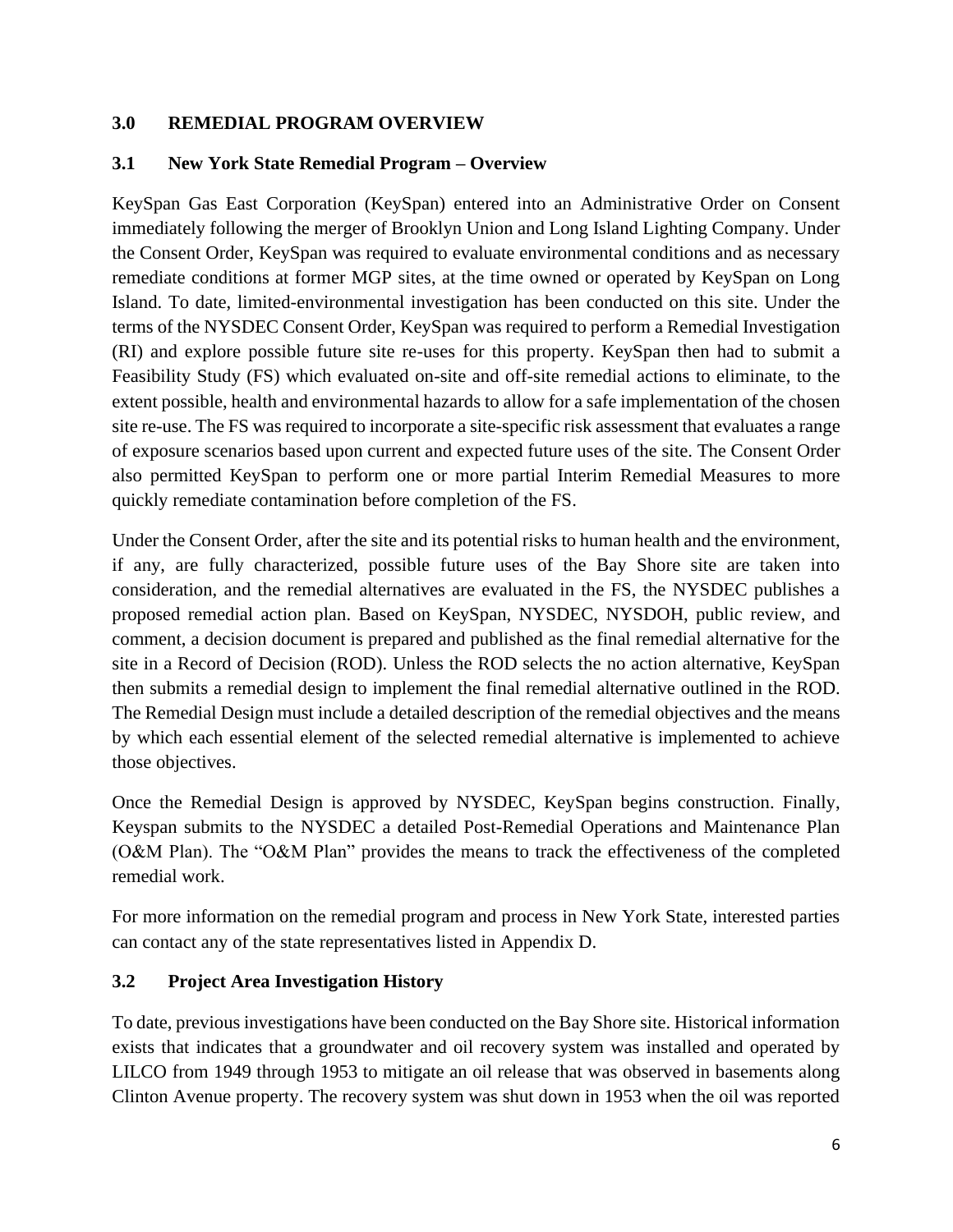to have stopped leaking into the basements. In 1979 a groundwater investigation was conducted under the guidance of the Suffolk County Department of Health Services and NYSDEC due to reported odors that were encountered during construction of a sewer system adjacent to the property. The investigation indicated that PAHs (contaminants present in coal, oils, and oil derivatives) were present in groundwater on and downgradient of the site, extending south to Lawrence Creek.

A 1992 site investigation detected contamination in shallow groundwater near the southwestern portion of the Brightwaters yard parcel (downgradient of a former petroleum storage tank). A Risk Assessment was performed in December 1993 and indicated that there was no adverse health risk. This is based on the 1992 site investigation results. A Feasibility Analysis Report, also performed in December 1993, indicated that some hot spot removal and bioremediation should be performed pending additional investigation. To further delineate the contamination on the Brightwaters yard parcel, and to respond to an odor complaint in the basement of a house located on Lanier Lane (property located south of the Brightwaters yard parcel) LILCO entered into a Spill Stipulation Agreement, Spill No. 96-13150, with NYSDEC Region I in December 1997. The Stipulation Agreement required that LILCO perform an additional site investigation on and south of the Brightwaters yard parcel as well as continued groundwater and air sampling (monthly indoor air sampling and quarterly groundwater sampling) in the residential area south of Brightwaters. Likewise, immediate measures were taken to stop the reported odors in a Lanier Lane property basement by removing an existing sump pump from the basement and waterproofing the basement walls and floor. In June 1998, a Subsurface Investigation Report was provided to NYSDEC Region I which indicated that contamination was present south of the Brightwaters yard parcel. KeySpan is waiting to receive comments from Region I.

After the May 1998 merger between Brooklyn Union and LILCO, KeySpan took additional steps to ensure site security and to mitigate any potential releases from identifiable point sources such as abandoned piping conduits. Fencing and other security measures were conducted during Fall of 1998 (October through December) to ensure that the site was adequately secured. Also, a piping closure effort was commenced in the winter of 1999 (January through March) to reduce potential pathways for off-site migration via possible existing conduits. This work was performed in anticipation of the pending Order on Consent Remedial Investigation work and the information retained from the piping closure effort was integrated into the Remedial Investigation effort under the Order on Consent.

The Bay Shore site was divided into four separate Operable Units (OU-1 through OU-4) so that specific portions of the project area could be addressed individually. Remedial efforts began in 2007. Work included excavation and removal of contaminated source materials from site operations, such as tanks and piping, as well as contaminated soils; in a portion of the site, soils had to be removed from below the LIRR tracks which required rerouting of the LIRR at that location; a ground water oxygen injection system was developed to introduce oxygen into the groundwater and encourage soil bacteria to consume the contaminants that had already dissolved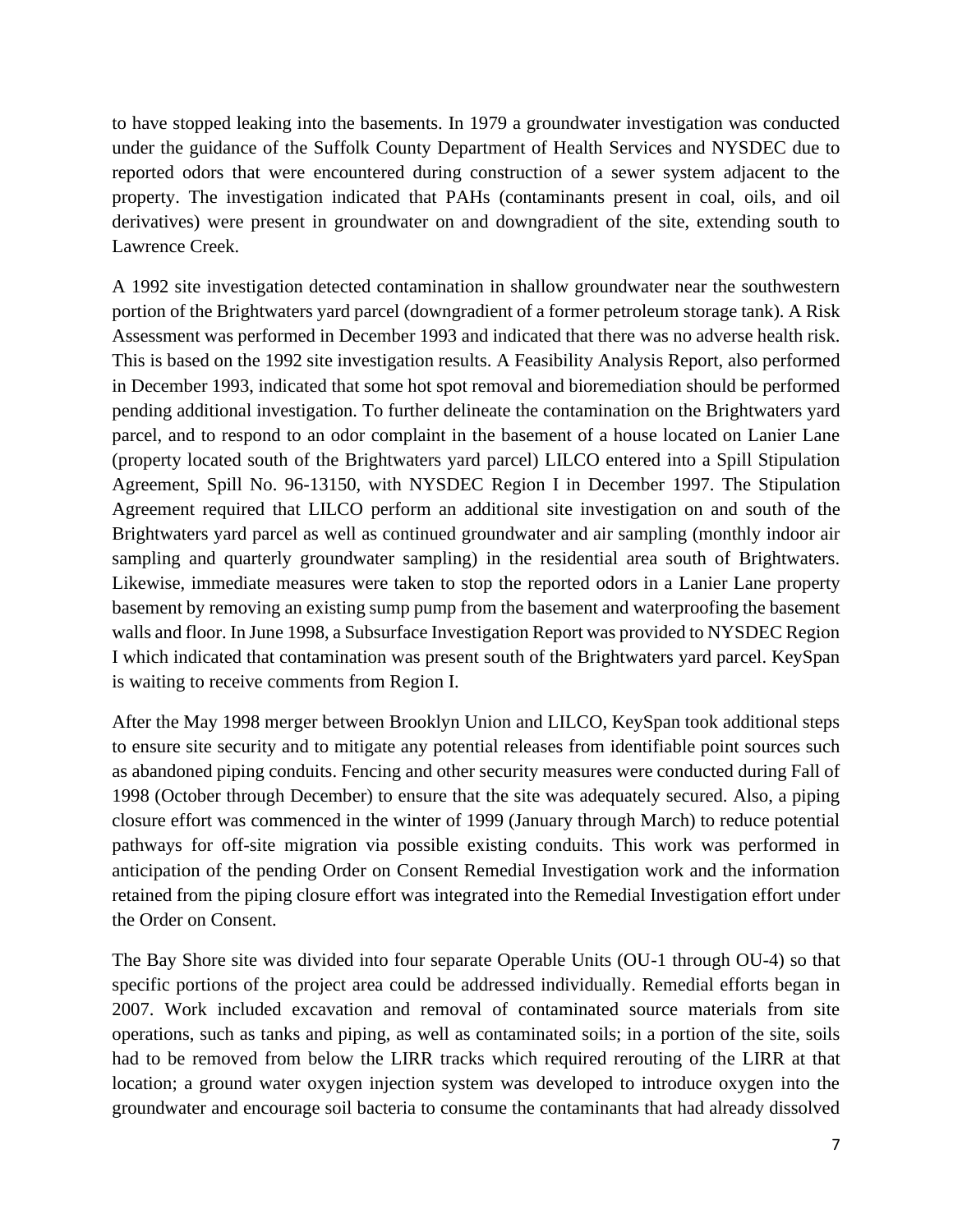in groundwater and migrated beyond the site boundaries; injection of slurry in selected areas to address small areas of impacts.

In 2015, National Grid began modifications of two (2) oxygen injection systems at the site at both Operable Unit 1 (N. Clinton Avenue between the LIRR and Union) and OU-3 (between community road and the LIRR). The purpose was to add additional oxygen injection points to expedite the reduction of groundwater impacts.

As a result of groundwater concentration reductions, two of six OU-2 oxygen injection systems were deactivated in March 2015 and removed in June 2017 and a portion of a third system was deactivated in May 2019.

National Grid continues to report on groundwater monitoring results and posts them on the project website.

## **4.0 CITIZEN PARTICIPATION ACTIVITIES**

This section presents the specific citizen participation and outreach activities for implementation during the remedial program and to be implemented in accordance with 6 NYCRR Part 375. Operating under project-specific citizen participation goals, clearly defined objectives are achieved by implementing a range of communication tools and methods. The activities are geared toward making project-specific information (e.g., work plans, technical reports, information sheet summaries) available to the public; facilitating communication among stakeholders including the creation of contact lists, scheduling and conducting public meetings, establishing comment periods, and notifying the public of document availability, public meetings, comment periods, and major program milestones.

## **4.1 Goals and Objectives**

The central goal of this CPP is to achieve effective, open communication among stakeholders, interested parties, KeySpan (now National Grid), and the NYSDEC. Common goals include:

- Communicate program goals and major milestones, actions, and outcomes;
- Inform citizens and others of on-going project activities, status and progress;
- Provide citizens (and all stakeholders) a forum for input and comment; and
- Engender public understanding of constituents of interest, their potential effects on human health and environment, as appropriate

In order to accomplish these goals, the following specific objectives are pursued through the implementation of this CPP: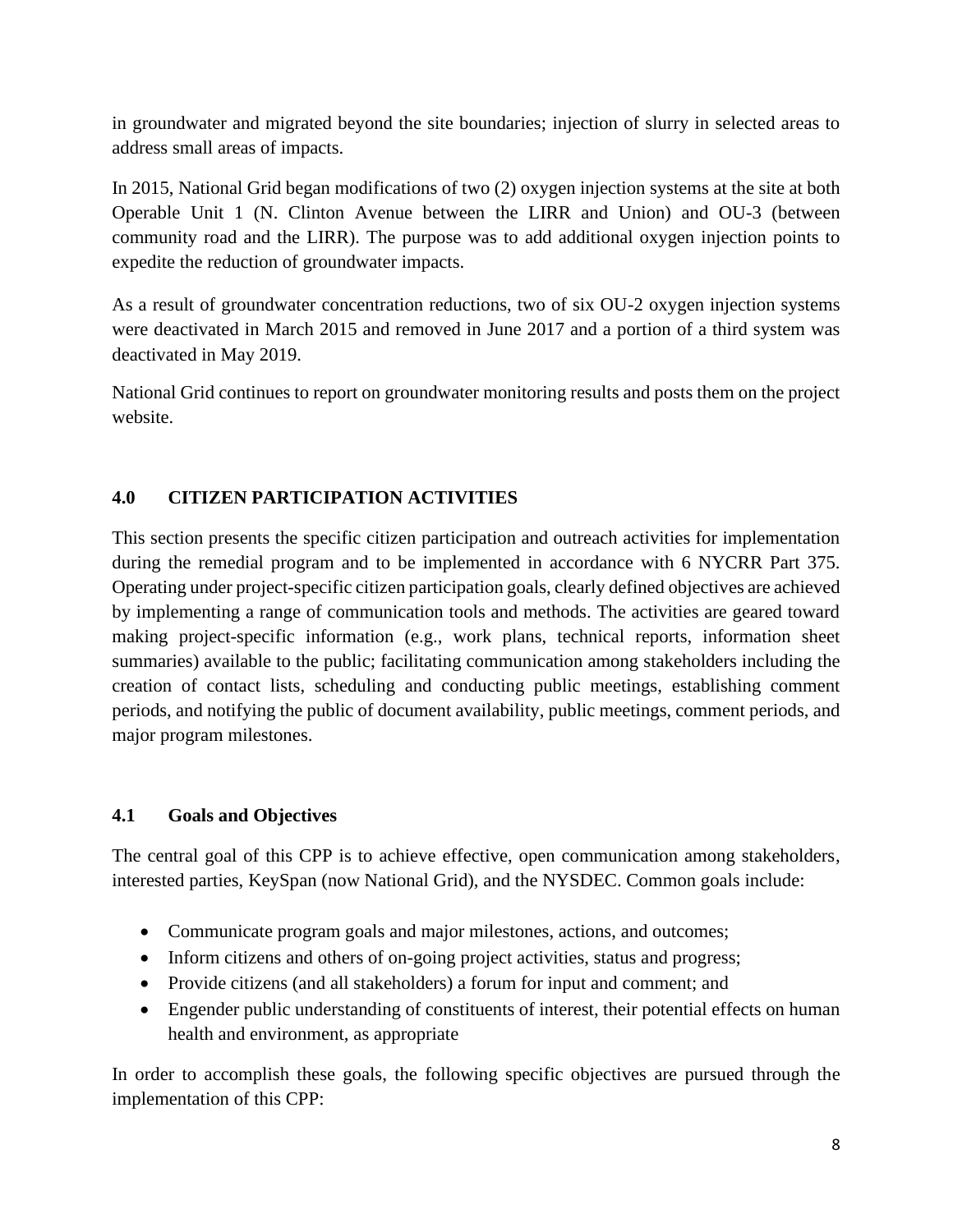- Consistently communicate goals accomplishments, and status of the project to the contact list (including community leaders, public officials, and the wider community, as necessary) through appropriate views;
- Establish, maintain, update, and utilize the contact lists;
- Educate the community, in lay terms, about the nature and magnitude of potential site risks, including instructions for mitigating risk (if appropriate) and assurances that the environment and worker/public health and safety are protected;
- Provide interested parties the opportunity to review and comment on technical reports generated through the remedial program (e.g. public comment periods and document repository as required by 6 NYCRR Part 375);
- Provide interested parties the opportunity to present opinions and ideas during the remedial program (e.g., conduct public meeting/comment period and availability sessions as required by 6 NYCRR Part 375);
- Provide responses to public review and comment (e.g., prepare a responsiveness summary as required by 6 NYCRR Part 375);
- Provide the news media with interviews or press releases, as available, to ensure accurate coverage of remedial program activities;
- Provide a designated project spokesperson as point of contact through which community inquiries regarding the project can be addressed consistently and effectively; and
- Periodically review the effectiveness of the citizen participation and outreach activities during the remedial program and make adjustments in this CPP's methods and/or activities, if necessary.

### **4.2 Tools and Methods**

There are many ways to reach and communicate with the community and other interested parties as this CPP is implemented over the course of the remedial program. A variety of outreach tools and methods are used to ensure proper communication with the interested parties that include various organizations, public and business leaders, and a diverse assemblage of individuals of all ages, education backgrounds, and cultures.

Interested parties are informed and invited to participate in the planned citizen participation activities through appropriate means such as mailing to the contact list, legal notice in newspapers, press releases, information sheets, and other documents made available in the document repository.

The following specific public participation activities will be implemented as required.

#### 4.2.1 Document Repository

Document repositories were established early on in a publicly accessible location that has accommodations necessary to house and make project-related documents available for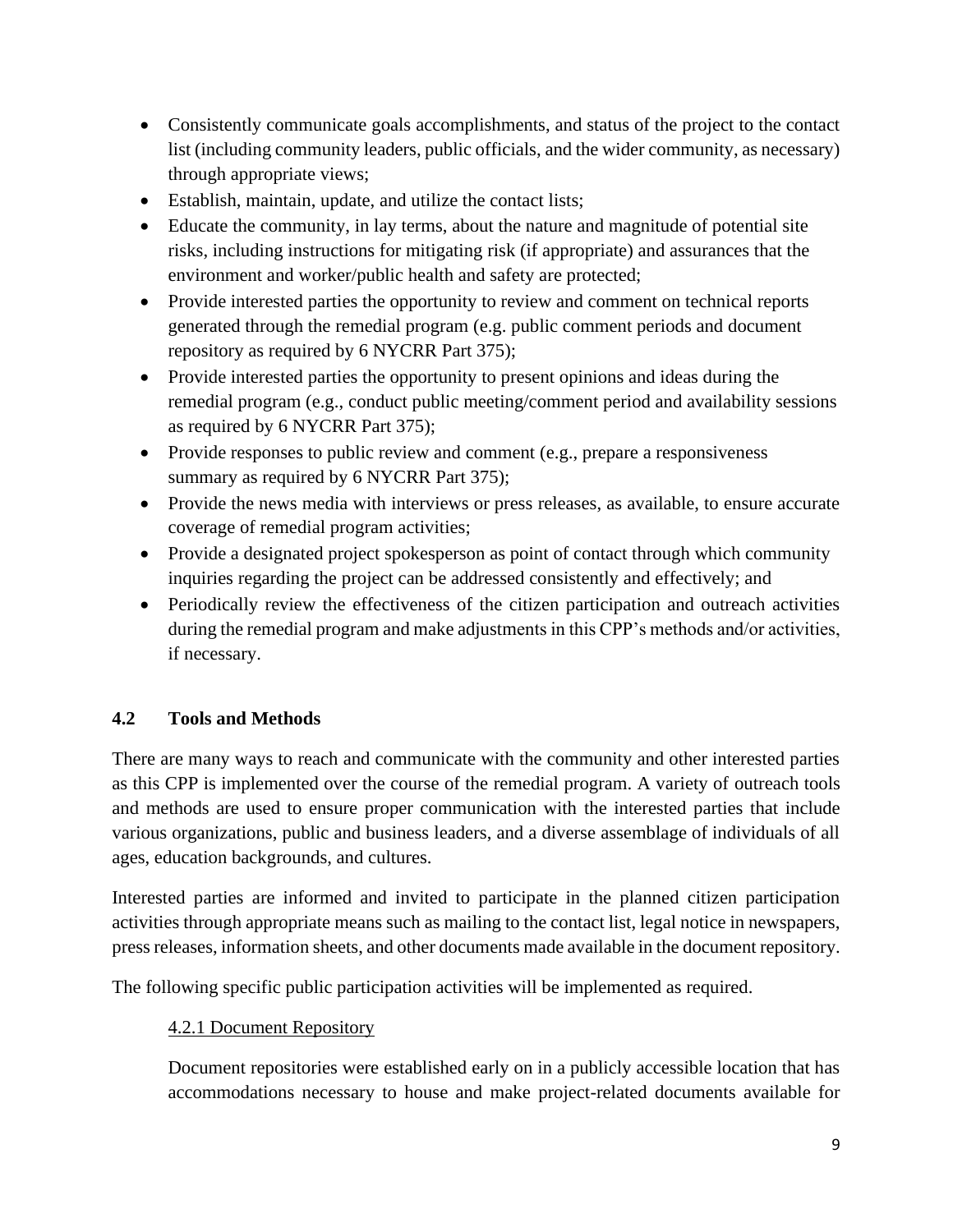community reference and review. The use of a document repository is intended to maximize public access to site information while minimizing abuse, destruction, or theft of project documentation.

Document repositories are identified in Appendix B.

The following documents, as available, will be placed in the repository:

- Administrative Order on Consent:
- Remedial Investigation/Feasibility Study (RI)FS Work Plan which includes the Citi
- RI Report;
- FS; Report;
- Proposed Remedial Action Plan;
- Record of Decision (ROD);
- Remedial Design;
- Post-Remedial O&M Plan and;
- Other Materials (e.g., Information Sheets, Notices, etc.).

#### 4.2.2 Public Meetings and Comment Period

After completion of the RI and the FS Reports, the preferred remedy for the site is presented in a Proposed Remedial Action Program and will be subject to public review and comment. After public notice, a meeting is held at a convenient time and location to gather comments on the proposed remedial plan. Legal notice on the meeting and proposed Remedial Action Program availability is published in the local newspaper, a 30-day comment period will be established, and a public meeting will be held to address such direct comments and questions from interested parties. During the public meeting, NYSDEC, NYSDOH, and National project managers are on hand to summarize the findings of the RI Report, FS Report and partial IRMs completed to date, and to answer questions regarding project area characterization, data, activities, remedial alternatives, the preferred remedy presented in the Proposed Remedial Action Program, costs, implementation schedules, and criteria used in evaluating the preferred remedy.

Following discussion of the project's status, interested parties have the opportunity to ask questions and provide comment on the RI and FS findings and the Proposed Remedial Action Program. After the public meeting and comment period end, NYSDEC and NYSDOH review all public comments and, where applicable, incorporate the comments into the Remedial Action Program.

It is also possible that public meetings and/or public comment periods are necessary following the proposal by National Grid of one or more partial IRMs before completion of the FS. Whether public input will be required in the form of a scheduled meeting and/or written comments depends upon the nature and extent of the proposed partial IRM, and is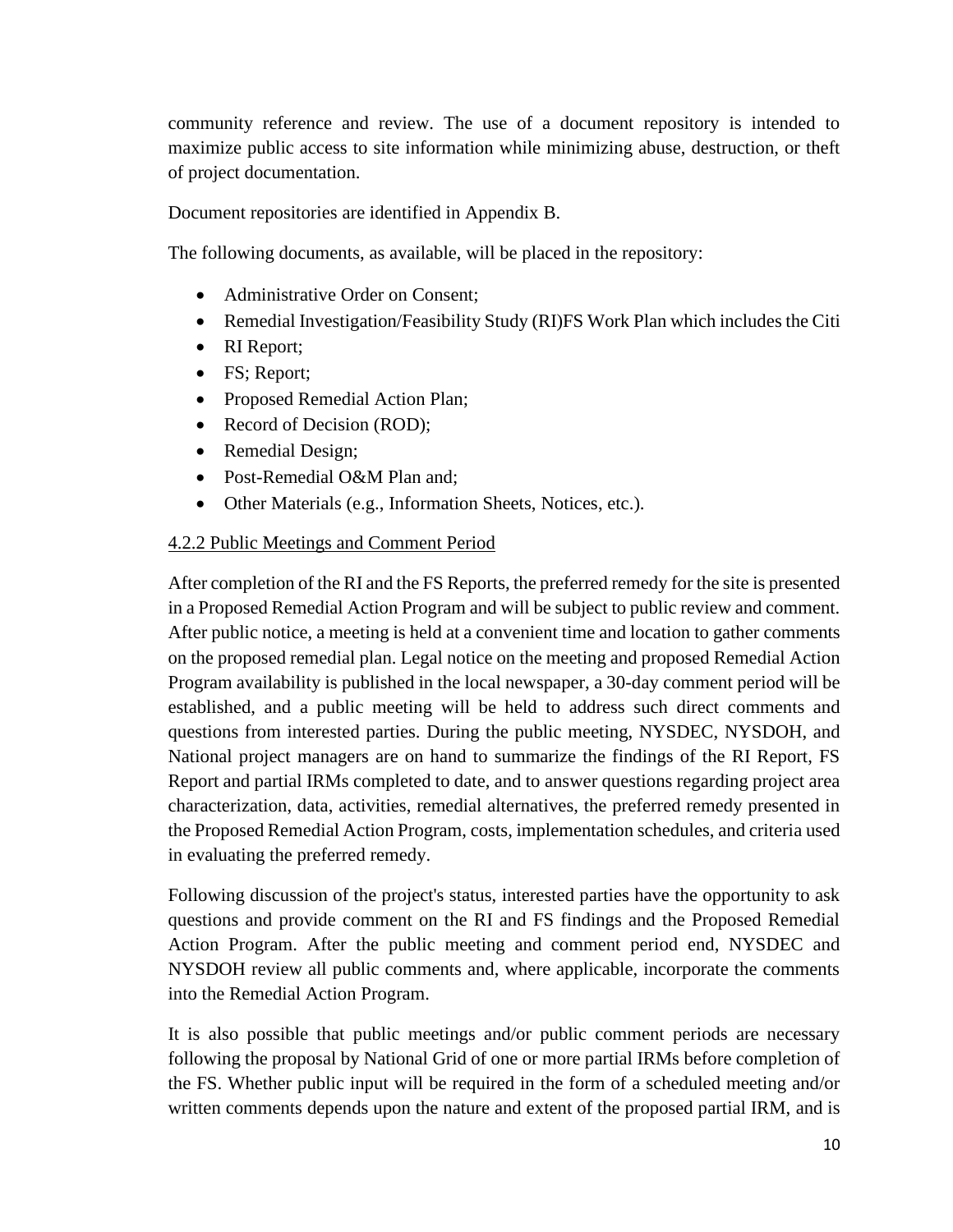determined by the NYSDEC and NYSDOH. Any public input is noticed as discussed above.

## 4.2.3 Responsiveness Summary

Public questions, comments, and concerns voiced during the public meeting and collected during the comment period are addressed by the NYSDEC and published in the Remedial Action Program Responsiveness Summary. Agency responses are to address both the broad general concerns and the significant questions communicated by the interested parties.

## 4.2.4 Information Newsletters

Information newsletters/website updates are prepared and distributed to the contact list or posted to the National Grid project website, www.bayshoreworksmgp.com, in order to announce major project milestones and accomplishments throughout the remedial program (e.g. start of construction, major report completion, etc.) Written in lay terms, information updates describe and summarize the project area's history, review the goals of the project, update the status of project plans and/or results, list opportunities for citizen involvement, list key contacts, and list the location of the document repositories.

## **4.3 Roles and Responsibilities**

The specific roles and associated responsibilities for implementing this CPP are as follows:

- NYSDEC Remedial Project Manager The NYSDEC Project Manager is responsible for enforcement, oversight, and management of the overall remedial program. Typical citizen participation-related activities include making presentations at public meetings, reviewing project documents such as information sheets, and providing technical assistance in preparing the responsiveness summary or answering the public.
- NYSDEC Citizen Participation Specialist The Citizen Participation Specialist assists the project managers in implementing the CPP. Typical activities include preparation and/or review of information sheets, the responsiveness summary, coordination of public meetings and availability sessions.
- KeySpan Project Manager The KeySpan Project Manager, in cooperation with the NYSDEC Project Manager, is responsible for implementing the overall remedial program at the site. Typical citizen participation-related activities include management of CPP implementation, presentations at public meetings, and technical assistance to the NYSDEC Project Manager and Citizen Participation Specialist.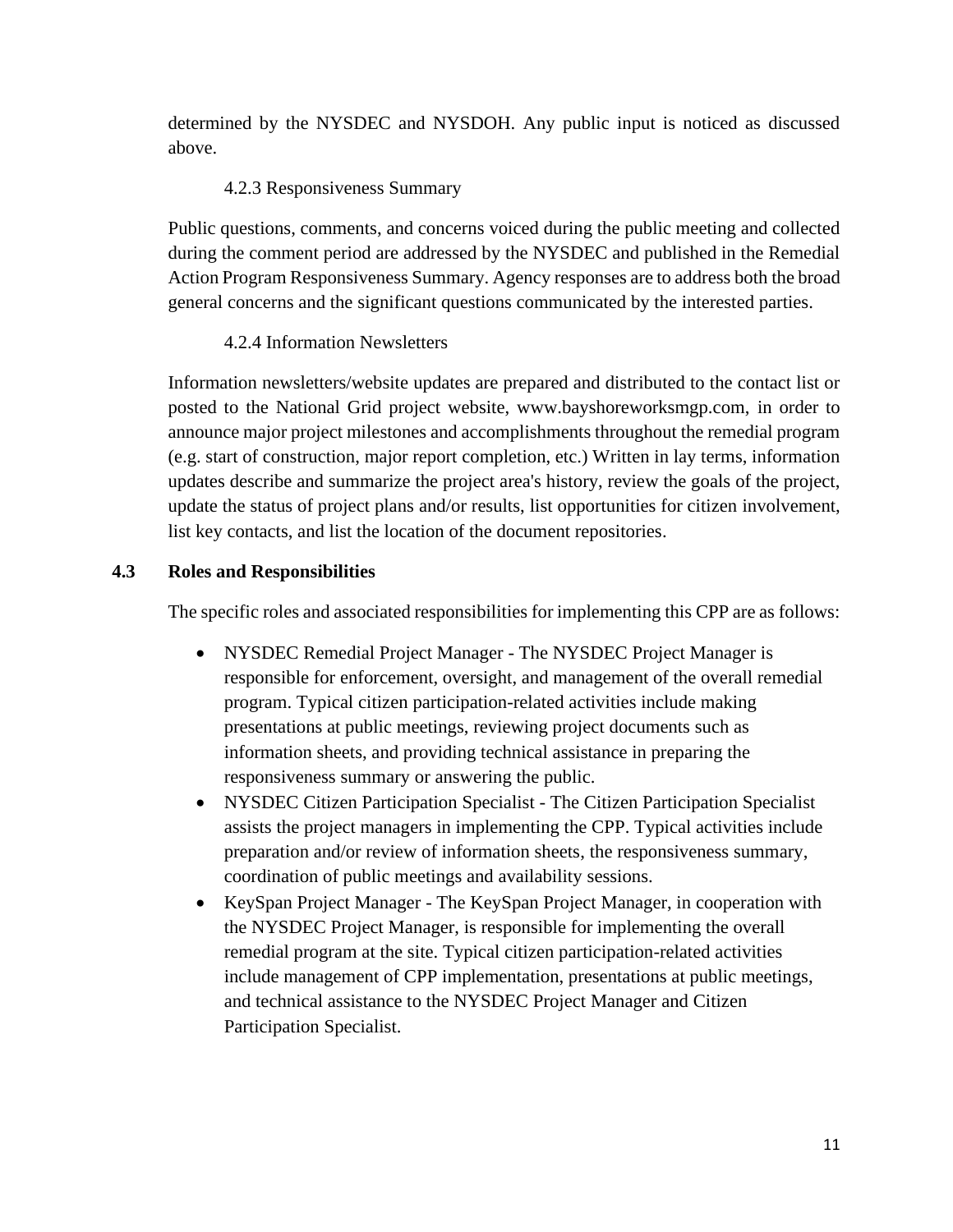#### **4.4 Schedule for Implementing Elements of the CPP**

Implementing elements of this CPP depend upon completion by National Grid and final approval by the NYSDEC of various plans and reports required by the Consent Order governing the Bay Shore site, such as the RI/FS Work Plan, RI Report, FS Report, Remedial Design, etc. National Grid was required to establish a document repository as soon as the RI/FS Work Plan is approved, and place all completed documents in the repository for public review. Public comments and hearings will be scheduled after NYSDEC approves the FS Report and prepares the Proposed Remedial Action Program. The Responsiveness Summary is completed shortly after close of the public comment period.

#### **5.0 SUMMARY**

Guided by the goals and objectives of this CPP, implementation of the planned public outreach and citizen participation activities ensures the timely communication of important program information of interest to the local community. Citizen involvement and interaction in the remedial program is facilitated through specific opportunities such as public meetings, public comment periods, availability sessions, and use of the document repositories. Throughout the remedial program, this CPP and its specific outreach tools and methods are monitored and, as required and agreed by the NYSDEC and National Grid, are adjusted to improve its effectiveness in responding to community needs.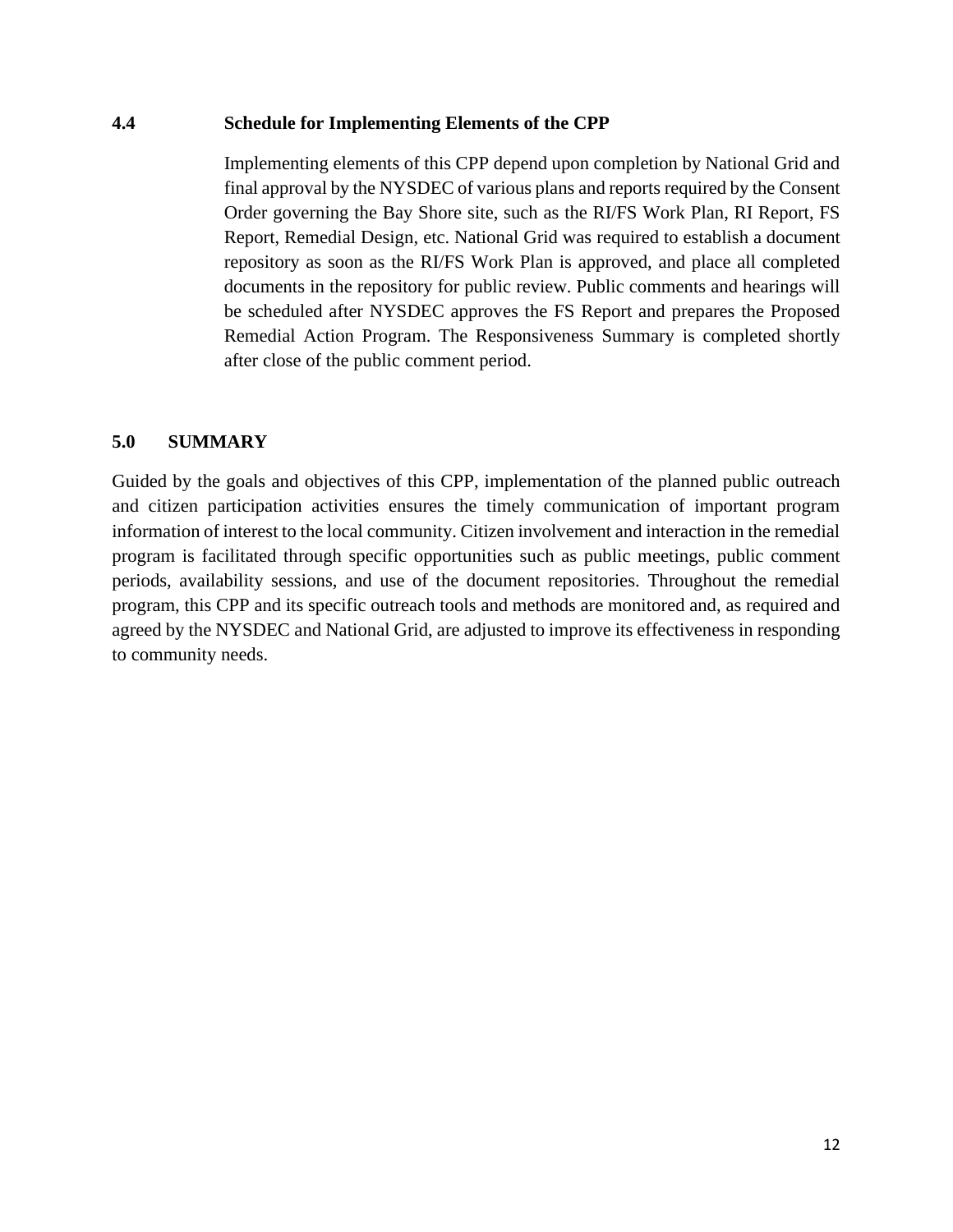## **APPENDIX A**

## **GLOSSARY OF KEY CITIZEN PARTICIPATION TERMS AND MAJOR PROGRAM ELEMENTS**

**Citizen Participation Plan (CPP)** – A document that describes the project-specific citizen participation and outreach activities that will take place alongside the technical components of the remedial program. The CPP also provides project information, citizen participation goals and objectives, and lists of contact persons and document repositories.

**Citizen Participation Specialist –** A NYSDEC staff member whose duty it is to provide guidance and assistance in carrying out the CPP. The Citizen Participation Specialist is the key contact for public inquiries about the project and the remedial activities.

**Contact List –** A list in the CPP (Appendix B) containing names and addresses of individuals, groups, organizations, news media, and public representatives interested and/or affected by the project. The contact list is used to distribute important information and notices about the project and the remedial program.

**Document Repository** – Project documents and other information is place in the document repositories to facilitate convenient public access to these materials. Documents are available for public reference and review at the NYSDEC Region I office and at Bay Shore- Brightwaters Public Library. Refer to Appendix B for more information about the document repository location and hours of operation.

**Feasibility Study (FS)** – Based on information gathered during the Remedial Investigation (RI), the FS is a process for developing, evaluating, and selecting appropriate Remedial Action (RA) for limiting or eliminating the potential human and environmental hazards of a site. The FS sets out the goals of the remedial actions to be taken, evaluates the most appropriate alternatives, and selects the best alternative based on several criteria. The selected remedy is then recommended for implementation in the Proposed Remedial Design Plan, which is subject to public review and comment.

**Interim Remedial Measure (IRM)** – A discrete action which can be conducted at a site relatively quickly to reduce the risk to people's health and the environment from a well-defined waste problem. An IRM can involve cutting and plugging waste conduits, removing contaminated soil, and securing a site.

**Polycyclic Aromatic Hydrocarbons (PAHs)** – Contaminants typically found at MGP sites and associated with coal tar residues.

**Remedial Design (RD) –** This report will include a detailed description of the remedial objectives and the means by which each essential element of the selected remedial alternative will be implemented to achieve those objectives. It incorporates the findings of the FS Report to provide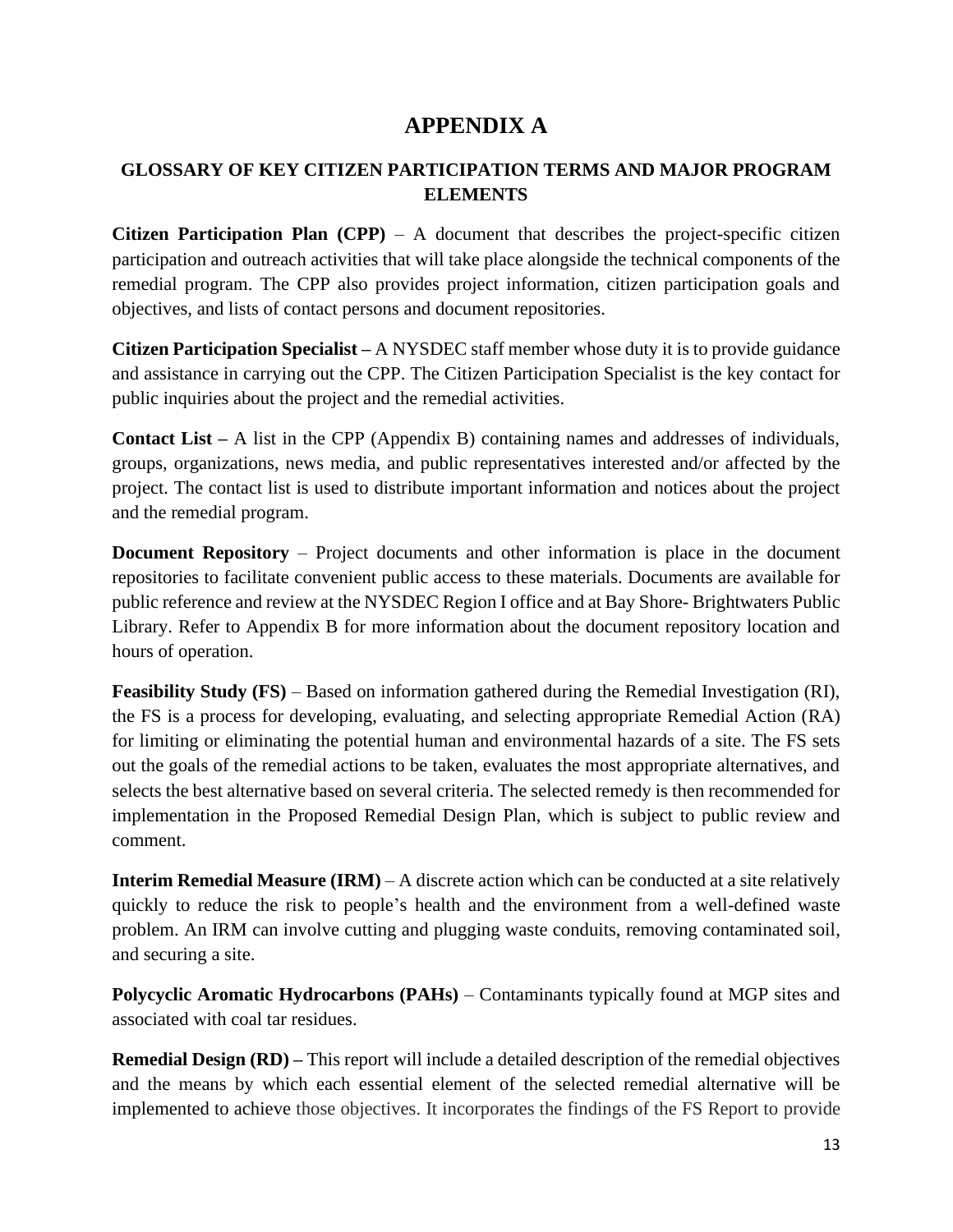a remedial design that will be implemented during the performance of the cleanup activities at the site.

**Remedial Investigation (RI)** – A process to determine the nature and extent of contamination by analyzing data collected from sampling (e.g., water, soil, air, etc.) at a site. Information gathered throughout the RI is used to conduct a Focused Feasibility Study (FFS), which proposes and evaluates various remedial alternatives for the site.

**Responsiveness Summary –** The Responsiveness Summary is prepared by the NYSDEC to address public comments, questions, and concerns regarding the proposed remedial action to be taken at a site. The Responsiveness Summary is issued as part of the Remedial Action Program.

**Volatile Aromatic Hydrocarbons** – Benzene, Toluene, Ethylbenzene, Xylene (BTEX) volatile aromatic hydrocarbons are typical contaminants found at MGP sites and other sites where coal, oil, refined products, and other hydrocarbons were burned or used.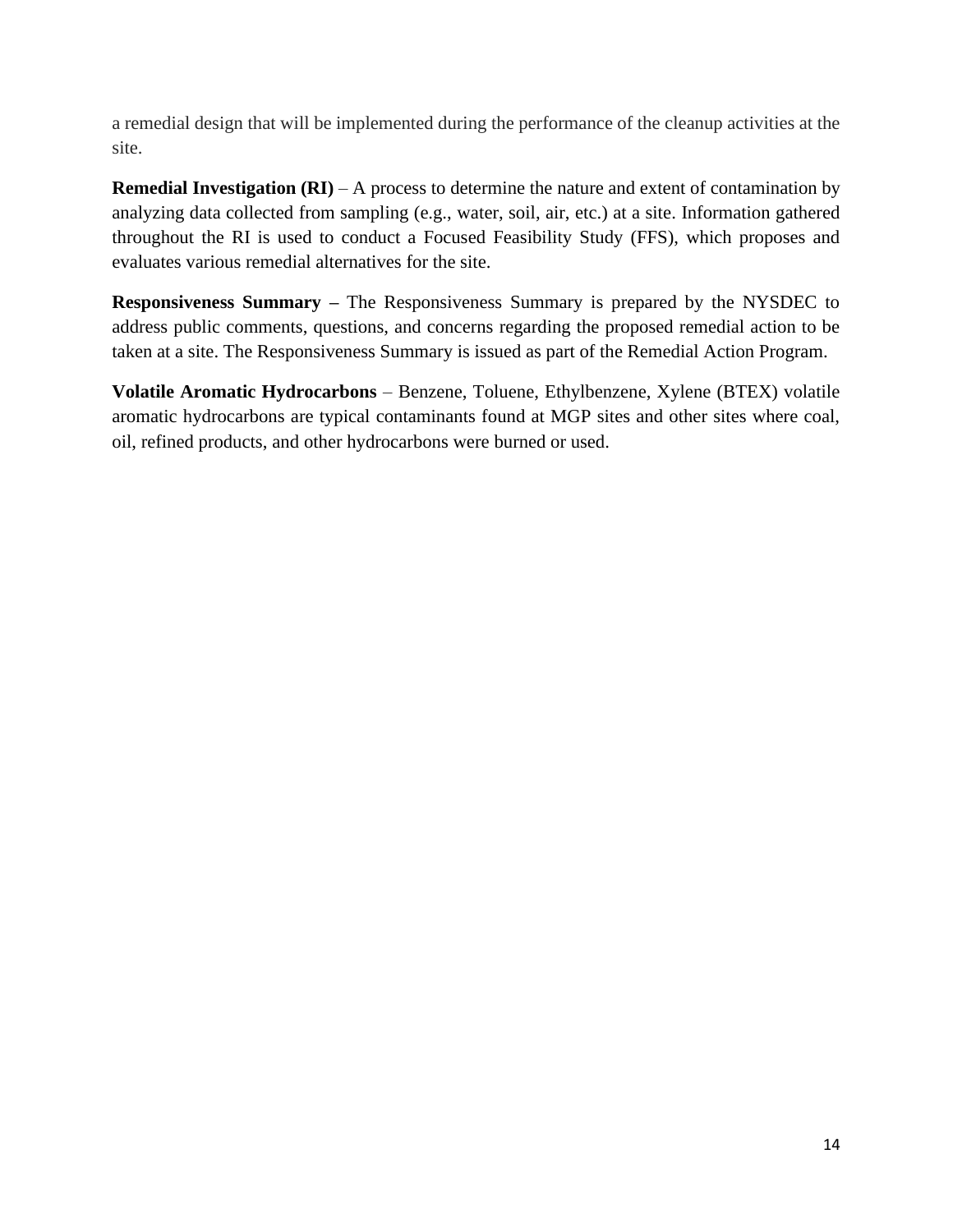## **APPENDIX B**

### **IDENTIFICATION OF DOCUMENT REPOSITORIES**

#### **Bay Shore-Brightwaters Public Library**

1 South Country Road Brightwaters, New York 11718 Telephone: (631) 665-4350

New York State Department of Environmental Conservation Region 1 Headquarters Building 40 SUNY Stony Brook Stony Brook, NY 11790-2356 Phone: (631) 444-0241 Hours of Operation: 9:00 AM – 5:00 PM Appointments required

\*Some physical repositories are temporarily unavailable due to COVID-19 precautions. If you cannot access the online repository, please contact the NYSDEC project manager identified in Appendix D for assistance.

Bay Shore MGP Website Bayshoreworksmgpsite.com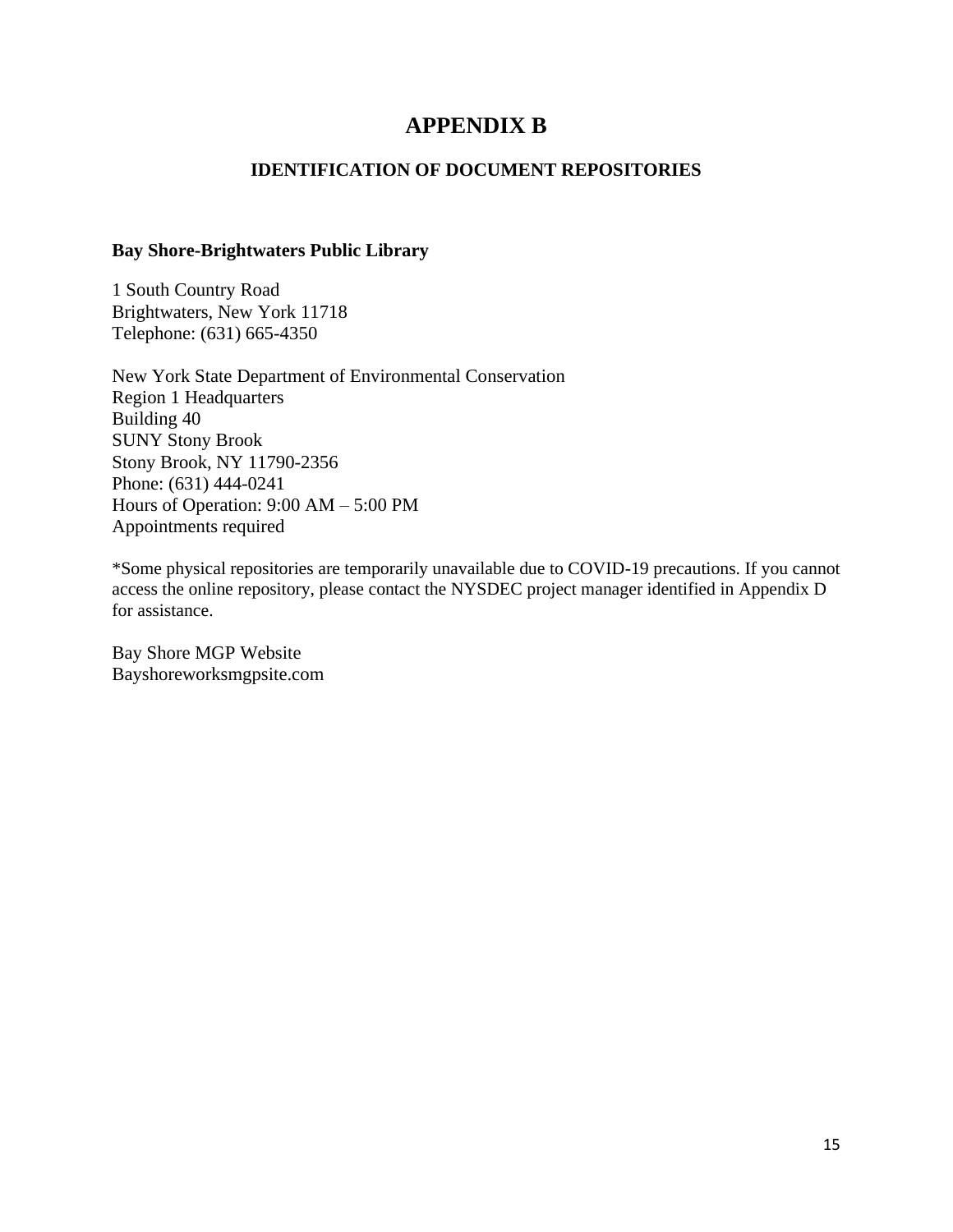## **APPENDIX C**

#### **IDENTIFICATION OF AFFECTED AND/OR INTERESTED PARTIES**

Angie Carpenter Supervisor, Town of Islip 655 Main Street Islip, NY 11751 (631) 224-5500

John Valdini Mayor Elect, Village of Brightwaters 40 Seneca Drive Brightwaters, NY 11718 (631) 665-1280

Steven J. Flotteron District 11 Suffolk County Legislature William H. Rogers Legislature Building 725 Veterans Memorial Highway Hauppauge, NY 11788

Or

4 Udall Road West Islip, NY 11795 (631) 854-4100

Robert Calarco Suffolk County Legislature, Presiding Officer William H. Rogers Legislative Building 725 Veterans Memorial Highway Hauppauge, NY 11788 (631) 853-4088

Jarett Gandolfo New York State Assembly Legislative Office Building, 426 7<sup>th</sup> District Albany, NY 12248 (518) 455-4611

Or

859 Montauk Hwy Suite 1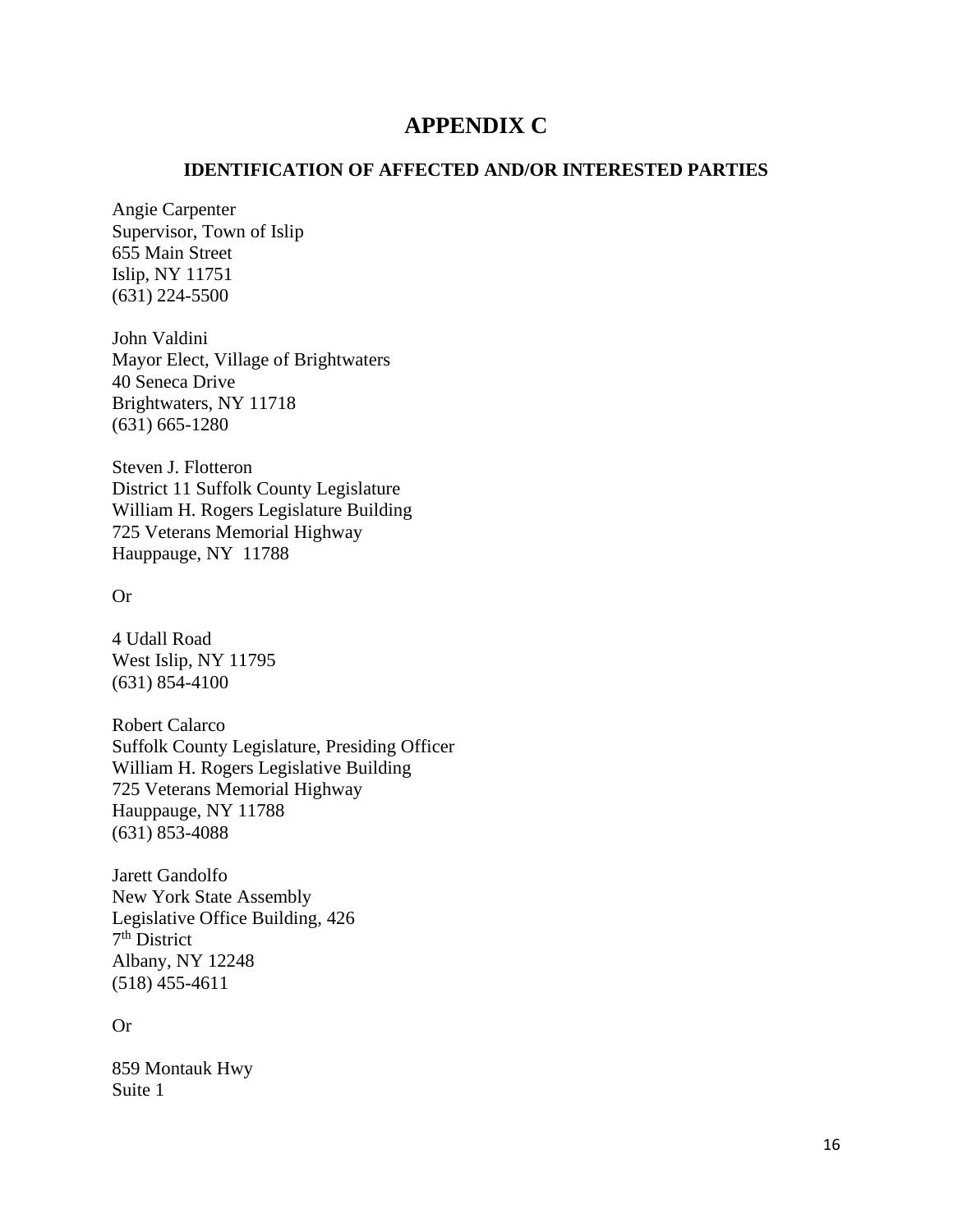Bayport, NY 11705 631-589-0348

Phillip Boyle New York State Senate 707 Legislative Office Building Albany, NY 12247 (518) 455-3411

#### Or

94 W Main Street, Suite 205 Bay Shore, NY 111706 (631) 665-2311

U.S. Congressman Andrew Garbarino 1003 Park Boulevard Massapequa Park, NY 11762 (516) 541-4225

James Whiteman Chamber of Commerce of Greater Bay Shore 77 E. Main Street P.O Box 5110 Bay Shore, NY 11706 (631) 665-7003

Bob Peterson Executive Director Great South Bay YMCA 200 West Main Street Bay Shore, NY 11706 (631) 665-4255

Sabrina Rettaliata President Oconee Association Lawrence Lane Bay Shore, NY 11706